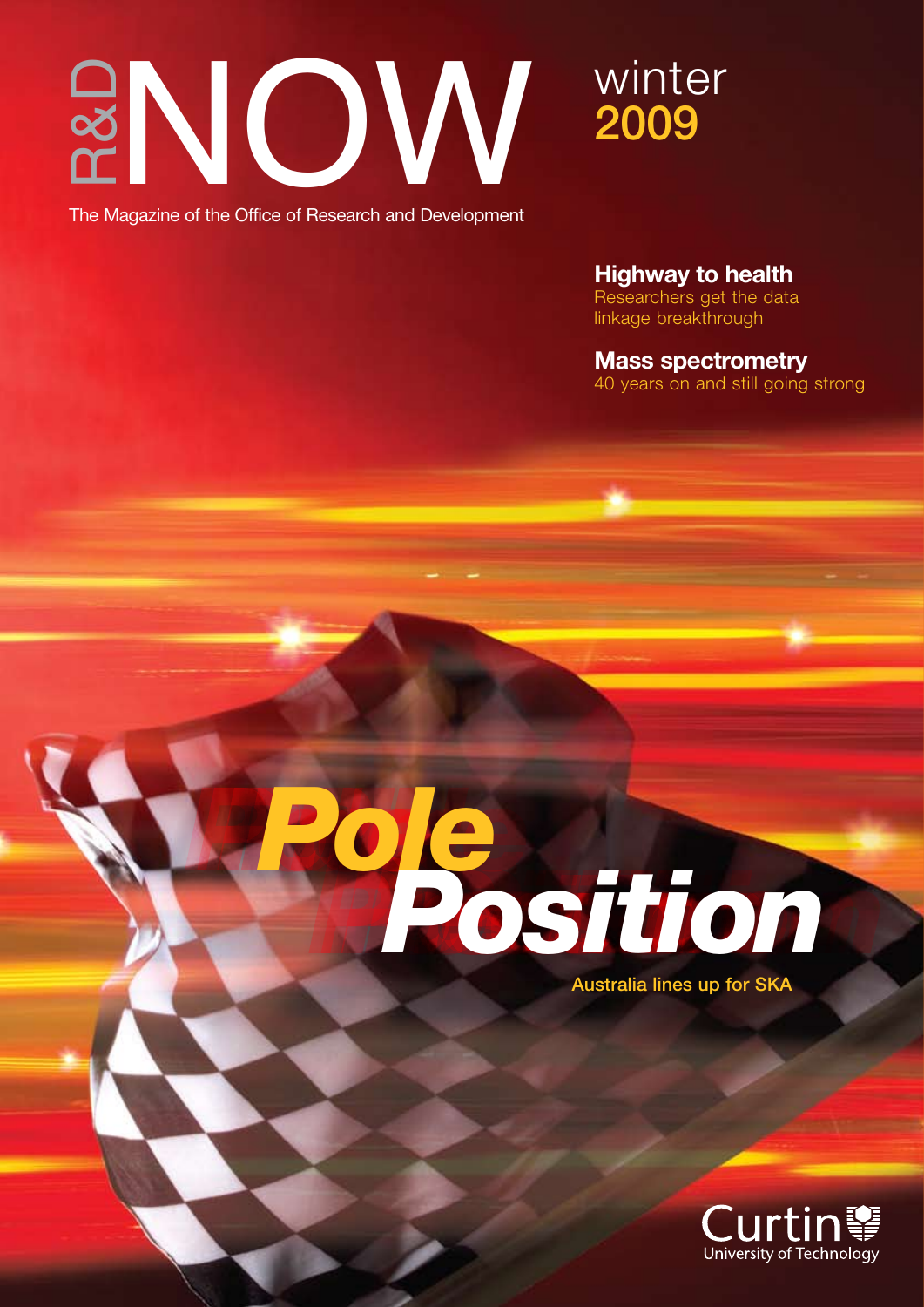The first half of 2009 has been very successful for Curtin's research endeavours. Our researchers continue to excel internationally, with several notable achievements. research endeavours. Our researchers continue to excel internationally, with several notable achievements.

Professor Peter Howat, Director of the Centre for Behavioural Research in Cancer Control, has been awarded a Fellowship in the American Academy of Health Behavior. He is only the second Howat has authored more than 280 publications, including more than 120 refereed journal articles, and has been the principal or co-investigator on 92 research grants.

Systems, who was awarded the prestigious Western Australian IT Achiever of the Year Award at the 18<sup>th</sup> WA Information Technology and Telecommunications Awards held recently. The award recognises an individual's outstanding contribution to the IT&T industry in WA, and Dr Armstrong is the first woman to have won the award.

The Curtin Institute of Radio Astronomy, launched in December 2008, will play a major role in the \$20 million International Centre for Radio Astronomy Research, an initiative of the Western Australian Government to support Australia's bid for the international Square Kilometre Array project. Curtin is also the lead organisation in a State Centre of Excellence for radio astronomy, under the leadership of Premier's Fellow Professor Steven Tingay and Professor Peter Hall, Chair of Radio Astronomy Engineering.

The Faculty of Health Sciences has won several prestigious grants from the National Health and Medical Research Council. Associate Professor Tony Butler, from the National Drug Research Institute at Curtin's Shenton Park Campus, was awarded \$2.3 million to develop capacity in Indigenous offender health research, building a team of

**Professor Linda Kristjanson** Deputy Vice-Chancellor Research and Development

# R&D **Overview**

Indigenous researchers and creating an Australia-wide network for sharing knowledge in this field. Professor Jan Piek, from the School of Psychology, was awarded \$2.4 million to build critical mass of Indigenous and non-Indigenous researchers, to develop a sustainable, culturally appropriate mental health policy and service model.

Curtin's commitment to high-quality research continues to attract high-calibre recruits. Professor Chun-Zhu Li joined the School of Chemical and Petroleum Engineering this year as Professor Clean Coal Technologies, and he leads the Curtin Centre for Advanced Energy Science and Engineering. Professor Mark Buntine has been appointed the new Head of Chemistry as the department prepares to move into the \$116 million Resources and Chemistry Precinct later this year. Professor Peter Teunissen, winner of a prestigious Australian Research Council Federation Fellowship, joins the Department of Spatial Sciences from Delft University of Technology in the Netherlands. Dr Marian Tye joins Curtin as Director of the Centre for Sport and Recreation Research, a centre formed through collaboration between Curtin and the State Department of Sport entrepreneurship, business synergies and physical education, and she has lectured in sport, health, recreation, physical education,

This edition of *R&D Now* showcases a number of research programs that illustrate Curtin's outstanding research leadership and our strong engagement with industry. We look forward to a productive year ahead as we continue our leadership in excellent and innovative research.

This edition of *R&D Now* showcases a number of research programs that illustrate Curtin's outstanding research leadership and our strong engagement with industry. **JJ** "





# Curtin's Research **Strengths**

| Resources and energy<br>Labs add polish to precinct            | 2              |
|----------------------------------------------------------------|----------------|
| Geoscience<br>Was the clock set wrong?                         | 2              |
| Profile<br>Professor Chun-Zhu Li                               | 3              |
| Profile<br><b>Professor Rolf Gubner</b>                        | 4              |
| <b>Business</b><br>Diversity on the board                      | $\overline{4}$ |
| <b>Built environment</b><br>Personal space                     | 5              |
| Radio astronomy<br>All the way to SKA                          | 6              |
| <b>Population health</b><br>Highway to better health           | 8              |
| Marine science and technology<br><b>Floating ideas</b>         | 8              |
| Profile<br><b>Associate Professor</b><br>Dawn Bessarab         | 9              |
| <b>Health sciences</b><br>No pain, plenty to gain              | 10             |
| <b>Physical sciences</b><br>Milestones of mass<br>spectrometry | 11             |
| $Q+A$<br><b>Professor David Hay</b>                            | 12             |
|                                                                |                |



| <b>Resources and energy &gt;</b>          | Curtin supports Australia's key industry sector with<br>high-impact research and development in areas such<br>as mining, engineering and chemistry. To this end, the<br>Resources and Chemistry Precinct - a major initiative -<br>will open at Curtin's Bentley Campus in November 2009.                                                                                                                                                                                       |
|-------------------------------------------|---------------------------------------------------------------------------------------------------------------------------------------------------------------------------------------------------------------------------------------------------------------------------------------------------------------------------------------------------------------------------------------------------------------------------------------------------------------------------------|
| <b>ICT and emerging</b><br>technologies > | Curtin's ICT research continues to grow at the<br>Institute for Multi-sensor Processing and Content<br>Analysis, the Digital Ecosystems and Business<br>Intelligence Institute, and the Department of Spatial<br>Sciences which undertakes world-class research in<br>geodesy, GIScience and remote sensing. ICT also<br>underpins Curtin's work in emerging technologies,<br>such as research in nanotechnology at the Western<br>Australian Nanochemistry Research Institute. |
| Health >                                  | Curtin is the most comprehensive provider of health<br>sciences research in Western Australia. Our expertise<br>in population health, ageing, chronic disease,<br>Indigenous health and mental health was recently<br>boosted by the establishment of the Curtin Health<br>Innovation Research Institute which aims to produce<br>new models of health care that address the changing<br>needs of Australian communities.                                                       |
| <b>Sustainable</b><br>development >       | Curtin recently launched the Australian Sustainable<br>Development Institute (ASDI). The institute combines<br>scientific research, engineering and social science<br>in its focus on three key challenges for sustainable<br>development: energy, water and coastal zone<br>management. ASDI brings together the expertise of 16<br>research centres to tackle issues linked with climate<br>change, diminishing resources and population growth.                              |



## **Contents**

four areas of research strength that serve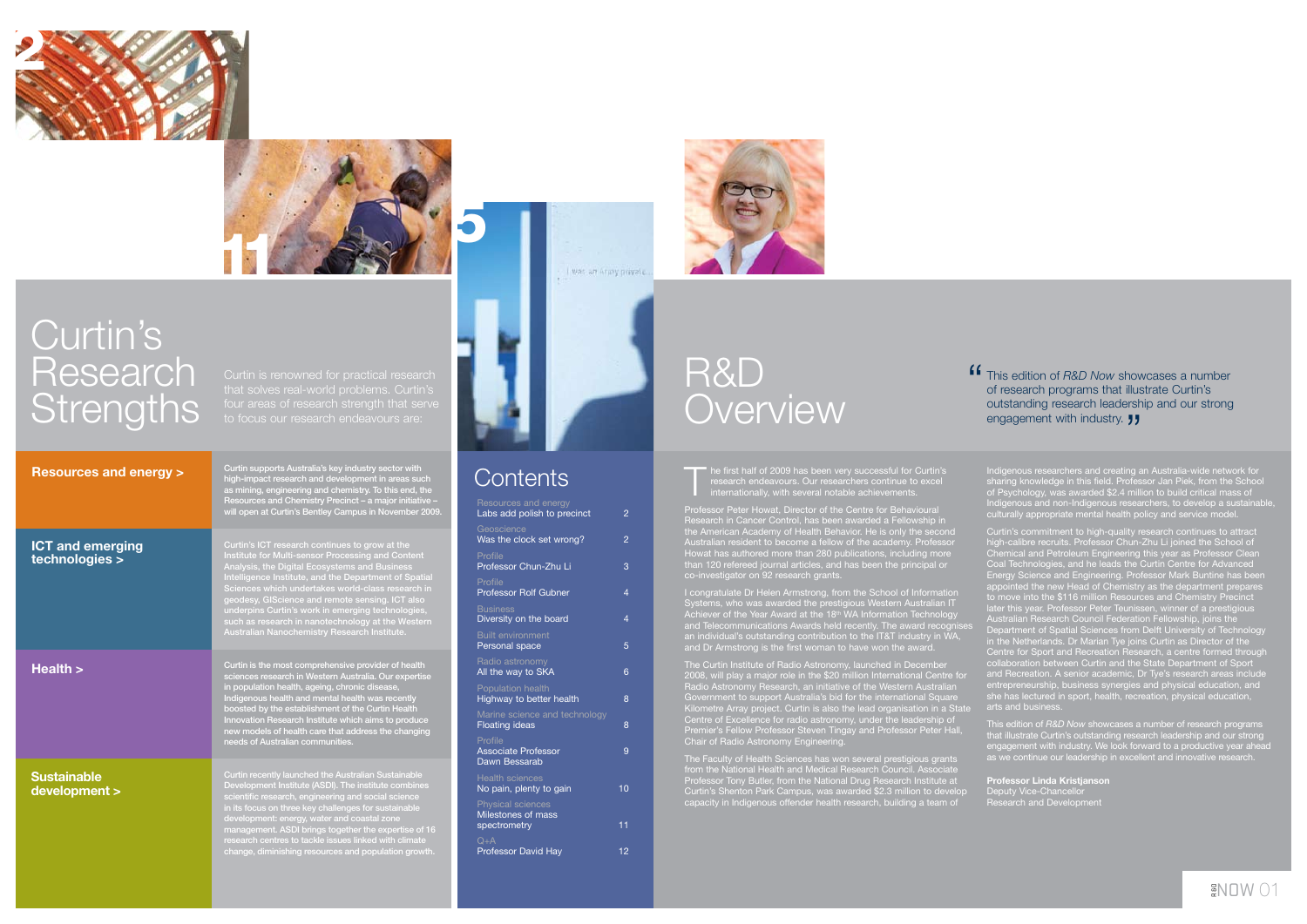## Resources and energy Geoscience Contract Contract Contract Contract Contract Contract Contract Contract Contract Contract Contract Contract Contract Contract Contract Contract Contract Contract Contract Contract Contract C

# **Mas the** minimiminclock set Wrong?

R&D NOW 03

I n 2008, Professor Birger Rasmussen and three other geochemists were working to develop new techniques for analysing the carbon isotopic signatures in organic matter, to gain information about ancient biological processes and early life. Their research has led to an Australian Research Council (ARC) Discovery Project. More importantly, their remarkable results were published last year in the prestigious science journal *Nature*.

The team – comprising Dr Ian Fletcher, Rasmussen's colleague at Curtin's Department of Applied Geology, Dr Matt Kilburn, from The University of Western Australia (UWA) and Dr Jochen Brocks, from the Australian National University – showed that long-standing biomarker evidence for the existence of cyanobacteria (photosynthesising bacteria) and eukaryotes (organisms with cells containing a nucleus) 2.7 billion years ago is flawed.

Establishing when cyanobacteria proliferated is significant because from that point on oxygen was being released (as a byproduct of photosynthesis) into the Earth's atmosphere. The availability of oxygen enabled the evolution of early complex life – organisms that used aerobic respiration to acquire energy – and on to the rapid biodiversification of life on Earth.

"Our research has shown that the oldest, unequivocal fossil evidence for cyanobacteria is 500 million years younger than has been widely accepted. Geochemical evidence, however, indicates cyanobacteria existed before 2.3 billion years ago; this is the time of the Earth's first major oxidation event," Rasmussen explained.

Professor Chun-Zhu Li took up the position as<br>Director of the new Curtin Centre for Advance<br>Energy Science and Engineering earlier this yer<br>An authority in the area of energy science and<br>engineering his work on coal partic Director of the new Curtin Centre for Advanced

engineering, his work on coal, particularly brown coal or lignite, has covered a wide spectrum of topics, including pycrolation and opposite the process in the process of the process of the process of the process of the process concursely getting and properties. His expertised as coal structure and properties. His expertised as

The shale sampled by Rasmussen's team contained biomarkers known as hopanes and steranes, which are characteristic of cyanobacteria and eukaryotes, respectively. In 1999, a research team (which included Brocks) extracted these biomarkers using solvents, and concluded they were derived from organisms deposited in the shale 2.7 billion years ago. "However," said Rasmussen, "we can see that organic matter in these rocks has been subjected to levels of heating that would have destroyed any indigenous biomarkers long ago."

"We also found the ratios of carbon isotopes  $(^{13}C/^{12}C)$  in the biomarkers, which should have been similar to the indigenous organic matter, to be vastly different from both the matrix pyrobitumen and the co-occurring kerogen in the sediment. "The biomarkers couldn't be the same age as their host rock – they must be younger contaminants.'

novel biomass gasification technology for distributed power generation

The new research was possible due to the development of an instrument that provides ultra-high resolution isotopic mapping. As part of the John de Laeter Centre, the Cameca NanoSIMS-50 ion microprobe (housed at UWA) can measure the isotopic composition of particles as small as a few micrometers in situ within a sample.

## Professor Chun-Zhu Li

Faculty of Science and Engineering



**geology.curtin.edu.au/local/research.html**

Anticipation is growing among<br>
research teams which will soor<br>
have access to laboratories un<br>
any they've previously used in<br>
Western Australia. research teams which will soon have access to laboratories unlike Western Australia.

Under Li's leadership, the Curtin Centre for Advanced Energy Science and Engineering is developing novel technologies for fossil fuels and renewable energy sources. In partnership with Spitfire Oil Pty Ltd, the centre is gnite in Western Australia into liquid fuels and<br>constantly the second technology will be used a footprint than conventional coal-to-liquid technologies.

mallee biomass; a project which is supported by Australian federal funding agencies. The hydrolysis of mallee biomass centre's Deputy Director, Associate Professor Hongwei Wu.

Since receiving his PhD in chemical engineering from co-authored more than 200 papers in international journals and conference proceedings. He serves on the journals, including *Process Safety and Environmental* 

Director Curtin Centre for Advanced Energy Science and Engineering

#### Profile



"We'll double our lab space and have an entire new H<sub>2</sub>S environment for sour service," said Professor Rolf Gubner, who leads the Western Australian Corrosion Research Group.

"We have very strong relationships with industry partners, and the precinct provides us with another level of capability for research WA Organic and Isotope Geochemistry and consultancy."

Gubner's team is one of several within Curtin's Department of Chemistry that will relocate to the precinct. Professor Mark Buntine, Curtin's newly appointed Head of Department of Chemistry, is enthusiastic about the future of all research teams within the University's strong chemistry program. The precinct's advanced research laboratories and hydrometallurgy will also be able to will no doubt boost Buntine's own research output in laser chemistry and spectroscopy and computational chemistry.

"The Chemistry Department is also working to increase our involvement in chemical synthesis relevant to the biomedical and biomolecular sciences," Buntine said.

"Furthermore, the precinct's advanced teaching laboratories, together with the presence of ChemCentre at the state-of-theart facility, will attract quality students to the enabling sciences."

The precinct's main building will also house the Nanochemistry Research Institute, the Centre, led by Professor Kliti Grice, and the Curtin Water Quality Research Centre, led by Associate Professor Anna Heitz.

ChemCentre – the WA Government's flagship chemical science facility – will relocate from the Perth CBD (where it has been based since the 1950s) to the precinct. Those working in areas such as minerals resources collaborate easily with other world-renowned research groups and industry partners, all within walking distance.

Mark Woffenden, the precinct's Executive Director, said: "With CSIRO Minerals, ChemCentre and the Parker Centre [CRC for hydrometallurgy research] as our closest neighbours, there'll be a lot of high-level collaborative research getting underway."

Funded by Curtin, BHP Billiton, ChemCentre and the Federal and State governments, the development has taken on an impressive shape over the past year. Woffenden will soon be watching the precinct gain a life of its own as a hub of science research.

"I expect to see more industry and government groups keen to participate in an internationally recognised hub of research," he said. "We've welcomed a number of interested visitors over the past six months, including the Federal Minister for Resources and Energy, Martin Ferguson, and Dr Peter Lilly, the Director of CSIRO's national Minerals Down Under research flagship.

"It's bound to be a place for advances and innovations in chemistry, minerals and energy research and education."



**LABS ADD**

 **polish TO**

 **PRECINCT**

Research using the most sophisticated instrument available for isotopic analysis of micrometer-sized samples may have made redundant a decade-long scientific dilemma about the discrepancy between the rise of atmospheric oxygen and the existence of the Earth's first photosynthesisers.

Advanced laboratories are being outfitted for research teams as they prepare to move to the \$116 million Resources and Chemistry Precinct later this year.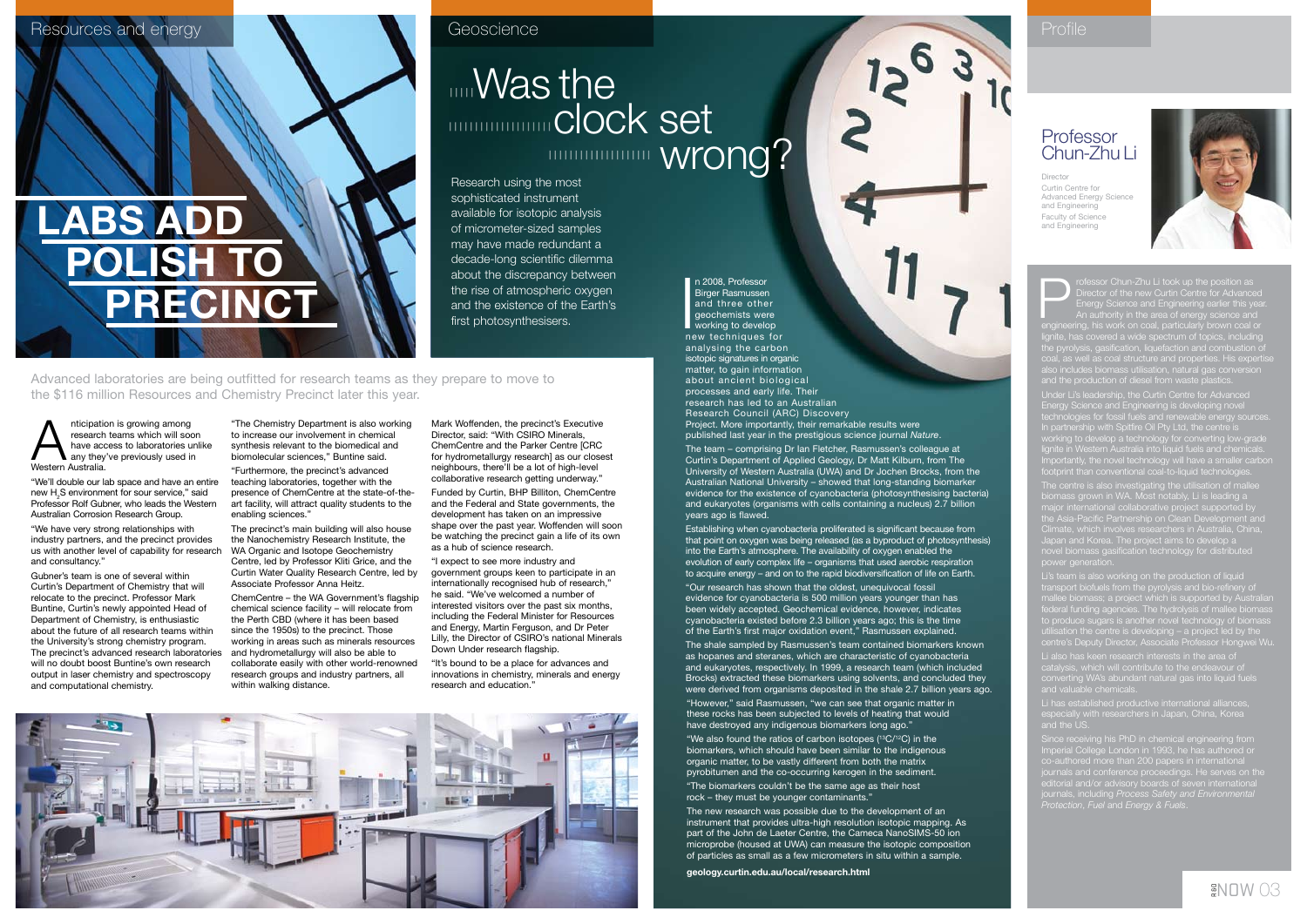possible reason for<br>
Stephens' conclusion<br>
might be the trend<br>
for war memorials to<br>
be designed as landscapes for possible reason for Stephens' conclusion might be the trend for war memorials to people to inhabit – enter, traverse and reflect.

"War memorials have been moving towards abstract designs, and away from traditional designs that are tied to cemetery architecture," Stephens said.

"Spaces like the new Mandurah War Memorial are intended to be interactive as well as contemplative, while incorporating symbolic elements of wartime narratives."

After noticing a resurgence of war commemoration in WA and elsewhere, Stephens decided to investigate the reasons for the renewed public interest in memorials. He began a research project in 2006, with an assumption that war memorials are primarily about war.

"We found just the opposite. War memorials are important to all sorts Wars: Community significance of people for all sorts of reasons, but the glorification of war is not one of them," he said.

"For example, many younger people are interested in memorials because they're re-evaluating the Anzac story on a personal level. Anzac Day commemorates a distant event, but endures as an important part of Australian mythology.

"It reflects a contemporary curiosity about notions of identity. There has been a recent episodic surge of interest in memorials, generated by the end of the Cold War and evidenced by the 'Australia remembers' campaign of 1995. More recently, the threat of terrorism has probably helped to buoy this trend. Such events encourage spurts of collective memory activity in the population."



Frecent study by the Graduate School of Business's (GSB) Dr Jeremy<br>Galbreath focused on whether a link existed between boards that had<br>women serving as directors and corporate sustainability – economic, Galbreath focused on whether a link existed between boards that had environmental and social.

The project, Remembering the of Western Australian war memorials, is being undertaken by resource book which considers a team at Curtin's School of Built Environment in partnership with the Returned and Services League design, and the importance of (RSL), and supported by the Australian Research Council.

The work has involved studying the history, design and significance in us being able to develop the of 40 war memorials in WA, and interviewing members of RSL branches around the state. The team has also been exploring the RSL's state headquarters archives in Perth.

"We were astonished at the amount of resource material on war commemoration. There are piled boxes of records and photographs in basements waiting to be discovered," Stephens said.

The team's research findings to date were published last year

in the book *The Importance and Care of Western Australian War Memorials* – a community the connections between community meaning and memorial war memorials as instruments of citizenship and cultural values.

"The RSL was not only interested public's understanding of war commemoration, but also, on the practical side, it was important to promote strategies for the interpretation and conservation of memorials as community architecture," Stephens said.

**humanities.curtin.edu.au/ schools/BE** 

#### Built environment

# PERSONAL SPACE

## **Diversity on** the board

The ratio of men to women at board director level is about 10:1 for firms listed in the ASX200. Many firms could be strategically addressing the imbalance now that research from Curtin's Graduate School of Business has shown they may be better equipped to address sustainability if women serve on the board.

"They're not just about wars, they're about people and memory," said Associate Professor John Stephens, discussing the community significance of war memorials.



ate in 2008, Curtin appointed Dr Rolf Gubner as<br>the inaugural Professor of Corrosion Chemistry<br>and as Director of the Western Australian<br>Corrosion Research Group (WACRG), based<br>within Curtin's Department of Chemistry. The and as Director of the Western Australian Corrosion Research Group (WACRG), based Chevron Australia, and demonstrates the commitment

> Galbreath's investigation was compelled by a trend that has called for firms to move beyond narrow financial self-interest to respond to stakeholder demands for environmental quality and social responsiveness.

"Recent corporate scandals and concern over large bonuses for management have encouraged public scrutiny on organisational conduct," Galbreath said.

"Corporate sustainability means that firms will perform in challenging economic climates, and respect the interests of multiple stakeholders and respond to their requirements."

His current research focus includes microbially induced corrosion (MIC) of seawater injection wells in oil and gas plants. This expertise is being applied to WACRG CSIRO, and supported by the Western Australian Energy Research Alliance and Chevron).

bealur<del>y manue and onon-ony.</del><br>Sher is also focused on the assessment and<br>relepment of corrosion inhibitors for the offsho environment. The WACRG is working to address industry's long-standing problem with top-of-the-line While previous research had established a positive link between women directors and solid financial performance, Galbreath realised that management researchers and practitioners would benefit from research that investigated whether female directors and sustainable performance were linked.

To ascertain the economic performance of firms listed in the ASX, in 2007 he collected and analysed data from secondary databases, and then studied the environmental and social dimensions of the sampled firms using content analysis of annual reports. The results showed a positive association between women directors and economic and social performance.

Director Western Australian Corrosion Research Group Professor of Corrosion Chemistry Faculty of Science and **Engineering** 



"There are several reasons for this. Firstly, male board members tend to have had a continuous background in business enterprise – they're accustomed to reacting solely from an economic viewpoint," Galbreath said.

"They may also be more apt than women to behave unethically, for example, by subverting shareholder funds for personal gain through large bonuses and other executive perks.

"Female board members, on the other hand, often come from 'social' organisational roles – for example, not-for-profit organisations or charities. Research suggests that women encourage business integrity and are more inclined to ensure codes of ethics are in place and enforced, which can protect against misuse of shareholder funds."

Diversity in the organisational backgrounds of board members is also likely to encourage wider discussion about the firm's corporate behaviour and critical debate about board responsibilities and processes.

"Having more women on boards helps ensure that economic activities are balanced against environmental and social requirements. This may be due to the greater 'relational' capabilities of women, who work to see that all stakeholder requirements and concerns are addressed – not just those that are economic in nature," Galbreath said.

"Female directors help channel communication between a firm and its stakeholders. This provides a good avenue for facilitating corporate sustainability."

**cbs.curtin.edu.au/business/research**

Gubner brings to the role comprehensive experience in large projects in corrosion control and mitigation. His research Research Institute AB) includes, for example, projects in offshore equipment, bridges and water mains.

Gubner also brings to Curtin a commitment to both WACRG to be a "corrosion knowledge centre" that is

Gubner joined Curtin, impressed that the University is Resources and Chemistry Precinct". Already he has

University of Portsmouth, in the United Kingdom. In 2003, International Biographical Centre (Cambridge, UK). Federation of Corrosion and a member of the editorial board for the high-impact journals *Corrosion Science and* 

#### Profile **Business**

## Professor Rolf Gubner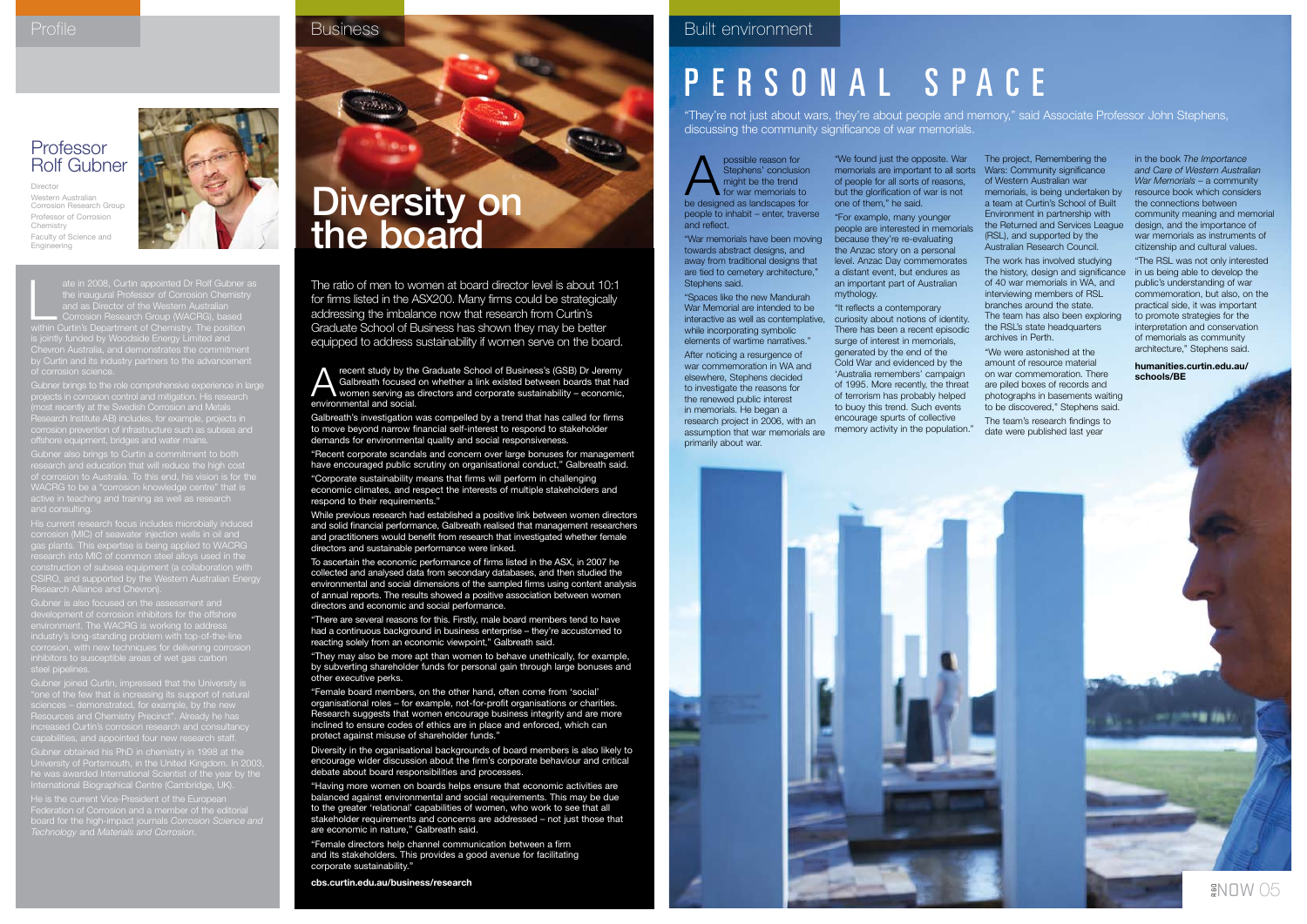

he December 2008 launch of the Curtin Institute of Radio Astronomy (CIRA) was a highlight for the University. Combining physics and engineering in the field of radio astronomy, CIRA

The comment of the left of the left of the left of the left of the left of the left of the left of the left of the left of the left of the left of the left of the left of the left of the left of the left of the left of the became the first cross-disciplinary research centre of its kind at an Australian university, and demonstrated Curtin's determination to position radio astronomy as a science and technology strength for Western Australia.

CIRA is jointly led by Premier's Research Fellow Professor Steven Tingay (astrophysics and technical astronomy research) and Professor Peter Hall (engineering research and industry collaboration), who is the only Chair in Radio Astronomy Engineering in Australia.

Tingay and Hall have been capacity-building Curtin's expertise in radio astronomy since joining the University last year. CIRA will soon have about 25 researchers focusing on the development of pathfinder technologies for the proposed international \$2 billion Square Kilometre Array (SKA) project.

**AUSTRALIA'S CASE** for hosting the SKA project has been strengthened by the Federal Government's May budget announcement that \$80 million will be allocated to a new Australian National Centre for SKA Science to be established in Perth.

Eagerly awaited by astrophysicists everywhere, the SKA will enable an unprecedented amount of new knowledge about the evolution of the Universe. It will offer information about 'dark energy', gravitational physics and cosmic magnetism, for example, and reveal countless more wonders of the cosmos.

The apparatus will consist of thousands of individual antennas positioned across a 3,000-kilometre continental area. By 2012, the international SKA Science and Engineering Committee, and government agencies around the world, will have decided whether to build the SKA in southern Africa or in Western Australia's radio-quiet Murchison area. The SKA will require vast amounts of resources and numerous breakthrough technologies, and is therefore triggering pathfinder projects across the world. Australia and southern Africa are now intensely developing and promoting their SKA capabilities and readiness.

"These will generate real-time, wide-field images of the radio sky, and reveal more of the Universe's radio phenomena in exquisite detail.

The federal support follows a recent \$20 million investment by the WA Government in the International Centre for Radio Astronomy Research (ICRAR). Hall and Tingay are Deputy Directors of ICRAR, which is an equal joint venture between Curtin and UWA that is focused on technical astronomy, science and engineering aspects of the SKA.

Tingay is Project Manager for the Murchison Widefield Array (MWA) project under development at the Murchison Radioastronomy Observatory. The project is a major international collaboration between a number of US, Indian and Australian research teams.

"The MWA will be a completely new type of radio telescope. Rather than an array of dishes, the MWA will be a configuration of 'tiles', each consisting of 16 antennas," Tingay said. "The major advantage of the MWA

# ALL T WAY\_T ska

instrument is that it has no moving parts, so the integrity of the acquired data is unlikely to be compromised."

Tingay's world-renowned expertise in a technique known as Very Long Baseline Interferometry (VLBI) has led to other breakthrough projects in WA. "VLBI combines and measures radio signals simultaneously from an array of telescopes separated by hundreds to thousands of kilometres," he said.

"We've been developing software correlation techniques for the technology which will require high-speed optical fibres and a cache of supercomputers [to process terabytes of astronomical data].

Tingay's ICRAR team, in collaboration with CSIRO, recently demonstrated how astronomical data could be transferred between the radio receivers on one side of Australia and computational facilities on the other. The demonstration used an AARNet transcontinental 10 Gbps connection, and was supported locally by iVEC (WA's advanced-computing facility).

Hall joined Tingay at Curtin in 2008, coming from the position of International Project Engineer for the SKA and bringing unmatched insight into the design of the instrument and the policy development surrounding it. His research is concerned with the development of pivotal engineering technologies required for the SKA, and of decision-making tools for what is an extremely complex science and engineering design environment.

"For example, CIRA will be concerned with the development of next-generation aperture array antennas, which is a natural fit to our present work on the MWA," Hall said.

"At the local level, we're working with Poseidon Scientific Instruments on the design and manufacture of MWA receiver systems and other electronics, with a view to extending the collaboration to new arrays."

Hall also chairs the international Power Investigation Task Force for the SKA.

"The development of an efficient, alternative energy scheme for remote sites is a critical goal," he explained, "and CIRA is working closely with Horizon Power to achieve this."

Hall and Tingay are also applying their complementary skills to the design of software and hardware instruments for the detection of cosmic transients: a new class of astronomy that promises to reveal the time-variable nature of the Universe, giving insight into new astrophysics.

Clearly, CIRA's capabilities for developing infrastructure and new technologies will enable many advances in radio astronomy. The International Year of Astronomy has marked the beginning of a brilliant future.

**astronomy.curtin.edu.au**

The International Year of Astronomy 2009 is an ideal time to commend the Curtin Institute of Radio Astronomy for the pace of its progress and achievements in major international projects.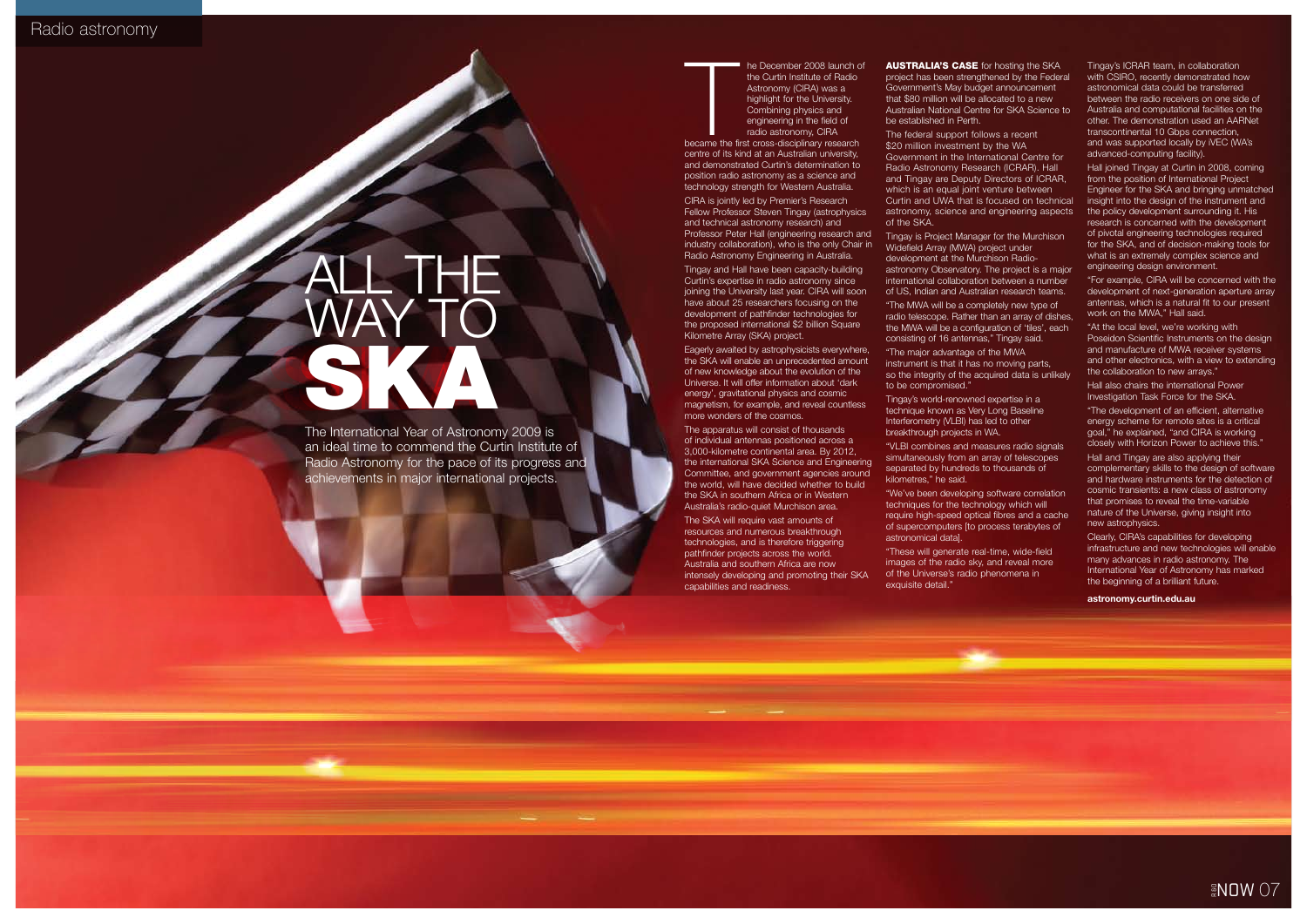

Ssociate Professor Dawn Bessarab joined<br>Curtin's Centre for International Health in 2<br>with a four-year research grant to help dev<br>Mith a computed lower at in ladi Curtin's Centre for International Health in 2008, high-impact research in Indigenous health.

work – particularly in family and domestic violence, **in Indigenous health research. Her past role with the**<br>in Indigenous health research. Her past role with the Development and the Department of the Attorney General protection services and Indigenous policies and services

research projects in Indigenous health. One of these, Not Just Scholars But Leaders: Learning Circles in Indigenous Health Research, has a 21-member team of investigators who are working to build the capacity of Indigenous researchers to conduct Indigenous-specific population health research that translates into policy and practice. Funded by the National Health and Medical Research Council (NHMRC), the project's themes include Indigenous communities, health services, lifestyle, naigenous communities, nealth services, lilestyle,<br>behaviour and susceptibility to disease, and pathways to ritaviour and susceptic<br>silience and wellbeing.

in the gender roles that exist in contemporary Indigenous 2007, explored notions of identity and meanings of gender or Aboriginal people living in both urban and regional into how Aboriginal women, in particular, negotiate their

Centre for International He Faculty of Health Sciences



Bessarab is also working on the Restor(y)ing Aboriginal Parenting Project – another highly collaborative Healthy Start to Life project with the Telethon Institute for Child Health Research, which is also funded by the NHMRC. culturally relevant parenting program for Aboriginal parents of young children. The end goal is to restore

## Associate Professor Dawn Bessarab

#### onsisting of nodes distributed<br>throughout Australia, the Popu<br>Health Research Network (PHI<br>will provide Australian health<br>researchers with high-tech health data I throughout Australia, the Population Health Research Network (PHRN) will provide Australian health researchers with high-tech health data linkage





a four-year period to establish and run the network's Centre for Data Linkage (CDL).

The CDL will comprise a secure data linkage facility that links Commonwealth and jurisdictional datasets – and between those datasets and research datasets – using demographic data. The CDL will collate jurisdictional linkages into a national system, and assist with the delivery of linkable data to health researchers.

r Nigel Gee arrived from the UK<br>
in late 2008 to visit Curtin as the<br>
inaugural recipient of the Innova<br>
in-Residence fellowship, with<br>
predictions of a new era in marine innova in late 2008 to visit Curtin as the inaugural recipient of the Innovatorpredictions of a new era in marine innovation, propelled, in part, by "policies that respond to and promote collaboration – with industry. climate change driving greener solutions for marine vessels – lower-power ship designs, lower emissions, bigger ships".

"The responsibility reflects our success with the WA Record Linkage Project and the Data Linkage Australia Centre of Excellence (WA) over the past 15 years. Security and privacy of data is a priority for the project, which will institute WA's best practice protocols and block requests for identified data," Semmens said.

"It's important to understand the CDL won't hold the datasets, but will link the demographic data that has been separated from the remainder of each dataset to create 'linkage keys'.

"Such complex integration of health data sets is enabled by the technological advancements that have paved the way for this project."

During the next six months, a number of international researchers will arrive in Perth to help establish the CDL and coordinate the essential infrastructure for maximising data linkage. The executive team currently includes Professor Christine O'Keefe, who has been seconded from CSIRO; James Boyd, who has been central to the development of the Scottish Record Linkage Project; and Anna Ferrante, seconded from The University of Western Australia and who has been responsible for the development of the WA Crime Research Database.

"The CDL team will also have a vital research role in the development of better data linkage systems and methods. And a key part of that will be the evaluation and quality assurance of new linkage systems and methods," Semmens said.

"I anticipate that the PHRN will transform the way that taxpayer funds are spent on public health. So, returning to a point I've made before, I don't think we should be asking whether it's ethical to do data linkage: the question is whether it's ethical not to."

**healthsciences.curtin.edu.au/ research**

facilities and services. But why is it important to efficiently link

health data?

"Because all too often health policy is formed on an ad hoc basis to meet deadlines, without high-quality data to support the policy or expenditure," said Curtin's Professor of Health Services Research, James Semmens.

"Health researchers know that collated health data has been under-utilised. This affects health policy, the provision of health services and individual health outcomes."

The Commonwealth Government has responded to the need and is providing \$20 million for the PHRN, supplemented by a further \$31.7 million from state governments and academic institutions, via the National Collaborative Research Infrastructure Strategy program. Curtin has been provided

He is known for his groundbreaking pentamaran ship design, and for the design of the world's fastest, large naval vessel for the US Navy (the X-craft) and the fastest passenger-only catamaran in the world. His four-month visit to Curtin was an initiative by the Director of the Centre for Marine Science and Technology (CMST), Dr Kim Klaka.

"Nigel is an internationally renowned designer and engineer, with considerable experience in research and development programs," Klaka said. "We knew his expertise would be valuable in anticipating the needs and expectations for marine technology research.

"Australia has a reputation for marine technology innovation. However, we're anticipating a severe skills shortage in engineers and naval architects that will adversely affect our local marine industries." The CMST was founded in 1985 as a marine technology research and development facility to advance technical ocean-related skills in Australia. The centre's expertise falls under three broad areas of marine acoustics, hydrodynamics and underwater visualisation technology.

Gee was able to take a six-month break from his consultancy work in the UK and offer CMST researchers and research students a leading naval architect's perspective on how best to advance technological innovation –

He anticipates that population growth, climate change and diminishing reserves of fossil fuels may soon launch a new era of innovation in marine technology. After a comprehensive program of visits to local and interstate marine industries, he provided insights on the long-term research and training needs of both the international and the local marine transport industry that will meet, and go beyond, industry expectations. Said Klaka: "One of Nigel's key points was that there needs to be a greater synergy between industry and academia so that university–industry collaboration will develop ideas within a rigorous scientific framework able to validate those ideas."

"And, departing from the strictly science perspective, he also noted that the use of industrial designers is a recognition by industry that aesthetics, ergonomics and userfriendliness are aspects of innovative products that are as important as pure functionality."

As a result of Gee's insights, the CMST will begin focusing research on a number of new areas in applied research to ensure Australia's ships are both economically and environmentally sustainable.

**cmst.curtin.edu.au**

#### Marine science and technology

# Floating Ideas

Eminent naval architect and ship designer Dr Nigel Gee foresees an urgent need for engineers and naval architects able to address emerging demands in a new era of innovation for marine technology.

## **Highway to Better Health**

#### Better health outcomes for individuals and communities are the end goals of a major collaboration to establish Australia's Population Health Research Network.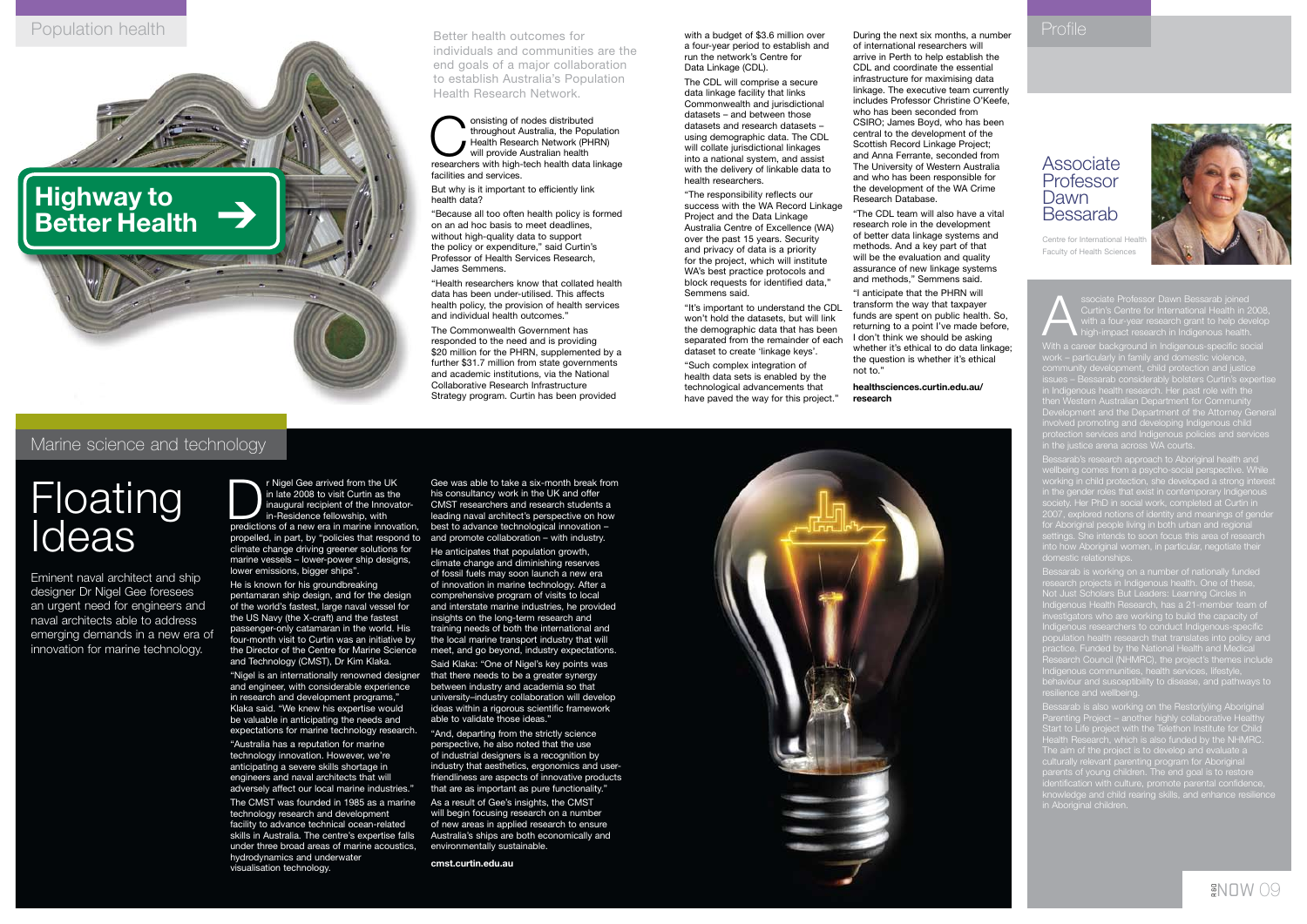**WARE SERV** Spined the Western Australian<br>
Institute of Technology (WAIT,<br>
now Curtin) in 1967, one of his<br>
poals as Head of the Department of Physics joined the Western Australian Institute of Technology (WAIT, goals, as Head of the Department of Physics, was to create a hub of expertise in mass spectrometry. Hundreds of Western Australian scientists are grateful for de Laeter's vision, which has led to Perth having the Southern Hemisphere's finest research centre for mass spectrometry. Now an Emeritus Professor of Physics at Curtin, de Laeter enjoyed an *annus mirabilis* of honours in 2008. He was inducted into both the Western Australian Science Hall of Fame and the Australian Prospectors and Miners Hall of Fame – the latter recognising his extensive contribution to geochronological research in Western Australia. He was also invited by the *Australian Journal of Earth Sciences* to edit the journal's dedicated issue on Australian geochronology.

Although de Laeter is best known for his work in geochronology, he has significant research achievements in atomic weights of elements, nuclear physics and astrophysics. The small facility for mass spectrometry de Laeter established at WAIT developed to become the John de Laeter Centre (JdLC) for mass spectrometry – a joint venture between Curtin, CSIRO, The University of Western Australia (UWA) and the Geological Survey of Western Australia.

biogeochemistry, geochro organic geochemistry, radiogenic isotope studies and thermochronology. The JdLC's Acting Director, Professor Neal McNaughton, said the State Government was prudent in realising it was critical to maintain and enhance the analytical capabilities of the state, particularly for research that impacts on resources exploration.

Since 2001, the State Government has funded the JdLC as a Centre of Excellence. This has enabled the continued acquisition of high-end instrumentation for analytical techniques relevant to many fields within and outside of Earth science.

Without the JdLC it is unlikely Western Australia would have earned its worldrenowned research capabilities in geochronology, isotope geochemistry,

"The centre is unique because it serves

#### before the psychological, physical, and even social consequences of chronic pain set in."

a range of sciences, and no one institution houses all of the research infrastructure," he said. "The JdLC and the Centre for Micros Characterisation and Analysis (CMCA) at UWA are the state's two most important analytic facilities for the Earth sciences. It's a credit to the partner institutions how they've collaborated to ensure all Western Australian researchers can access their high-end scientific instruments." Importantly, as advanced technologies become available and are installed at the JdLC, they trigger research endeavours from groups who aim to fully exploit the latest capabilities by developing and validating new analytical methods and applications (see, for example, 'Was the clock set wrong?' on page 2). Testament to its calibre, the JdLC has been cited by numerous overseas researchers as the key reason for choosing to advance their research in Perth. With appropriate funding, the centre will continue to acquire instrumentation and attract high-calibre scientists that will enable world-leading research to be undertaken in Western

Australia, and thus continue to honour one of our most distinguished scientists.

**jdlcms.org**

## **MILESTONES** OF MASS **SPECTROMETRY**

Physical sciences

The John de Laeter Centre for mass spectrometry had its beginnings 40 years ago at Curtin. The centre capabilities are now as revered as the researcher who lends his name to one of Western Australia's most important analytic science facilities.

#### nanoSIMS

ACE





SHRIMP II

 $R$ NOW 11

TIMS

The judges for the 2008 WA Inventor of the Year Awards recognised the value of an inexpensive tool for identifying people at risk of chronic pain, and awarded the Cold Pain Test Kit top prize in the Early Stage category.



Professor Tony Wright's long-standing<br>research interest in the mechanisms<br>of musculoskeletal pain is leading<br>to an innovation in diagnosis of<br>pain sensitivity research interest in the mechanisms of musculoskeletal pain is leading to an innovation in diagnosis of pain sensitivity

The Head of Curtin's School of

Physiotherapy was aware that some patients present with greater pain and sensitivity than is expected for their disorder. Wright noticed that hyperalgaesic patients (those with an increased sensitivity to pain) were also more sensitive to cold, and he realised that evidence of a correlation between pain and cold sensitivity could lead to a useful diagnostic tool for primary care practitioners.

"Pain that has lasted for months or years is far more challenging to overcome than acute pain," Wright said.

"Patients who have developed a severe chronic pain disorder can struggle to find pain relief even with the strongest of medications. If we can identify these patients early on in their disorder, appropriate pain management strategies can be in place

Wright and his colleague, Penny Moss, at the School of Physiotherapy, began collaborating with Associate Professor Heather Benson, from the School of Pharmacy. Benson brought expertise in pharmaceutical research and transdermal drug delivery to the project.



Said Wright: "We were using a thermode to investigate the link between a patient's sensitivity to cold and their sensitivity to pain. However, to install a thermode in a diagnostic setting would cost more than \$30,000, so we looked for a cheaper and more practical way of testing for cold–pain sensitivity."

The team developed a test using a naturally occurring compound as a substitute, and then designed a kit containing a topical formulation that delivers a specific concentration of the compound at a controlled rate to the skin. The kit is for use by GPs and pain specialists in the early stages of a patient's treatment.

#### Interpretative software will enable

practitioners to quickly assess the extent the patient is demonstrating cold hyperalgesia, and their risk of developing severe chronic pain, before they then select the appropriate pain medication.

To support the innovation, the US-based Merck pharmaceutical company has provided \$400,000 through their investigator–initiated studies program. The research includes an evaluation of the prototype Cold Pain Test in patients with osteoarthritis, and an assessment of the treatment efficacy of a relevant drug.

Research and development is continuing, with ongoing testing for optimal formulation and delivery methods, and the design of assessment software.

"We're in the process of acquiring a full patent, and will soon be involved in broader market research to gauge the interest of medical practitioners," Wright said. "We hope the kit will help GPs manage their

patients more efficiently, and improve the quality of care they can provide."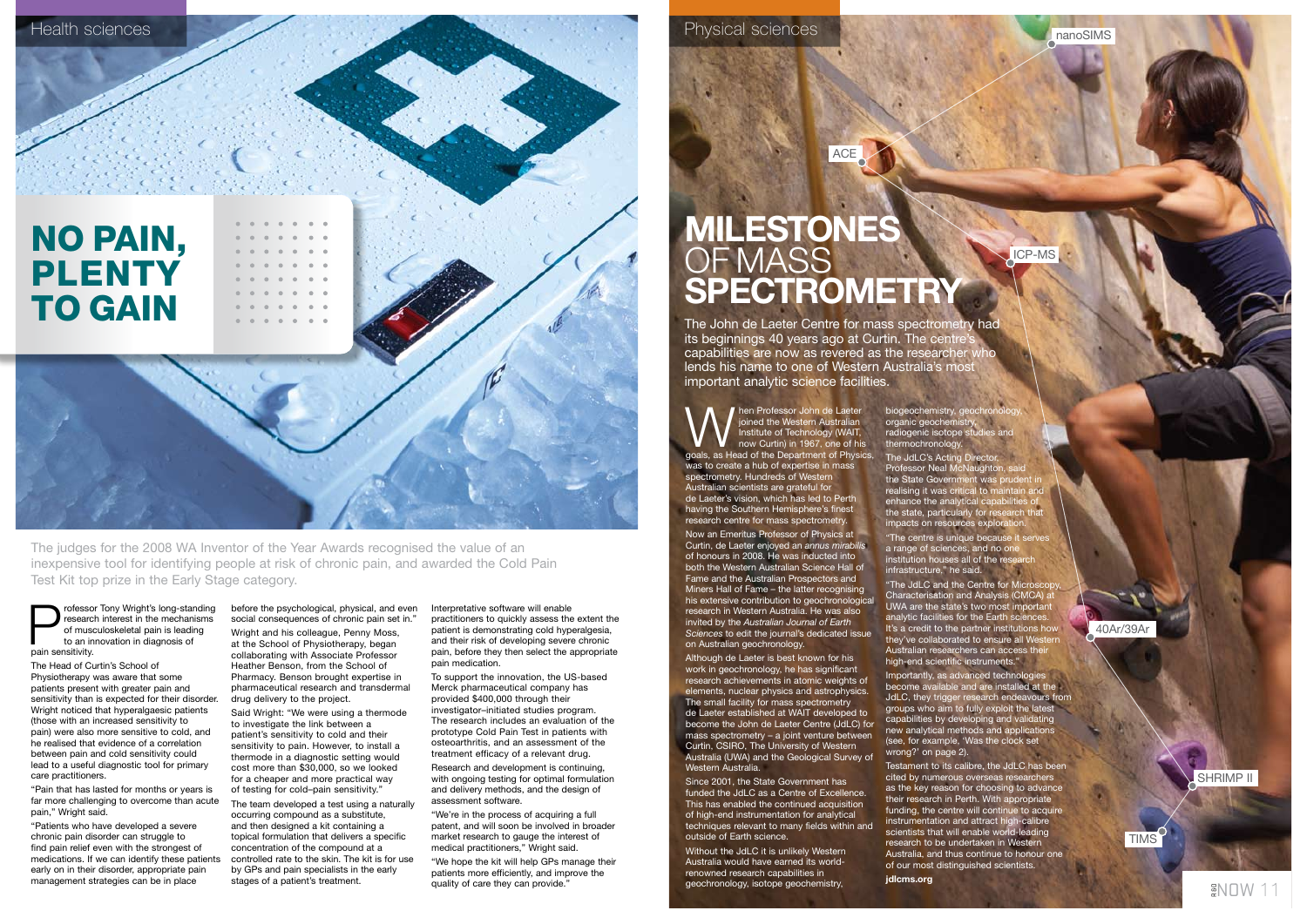#### **How did you become interested in twin research?**

In 1975, I had a call from a twins' parent group concerned about the lack we are working on culturally of research into multiple births. There were questions, for example, regarding why some twins didn't do as well at school as single-born children.

#### **Why is twin research important?**

Twins enable researchers to identify the genetics behind specific forms of behavioural disorders and diseases, and Australia has an outstanding reputation for such work. With one birth in 70 resulting in twins, twins are also very important as a highrisk population for medical and psychosocial problems. Our work has straddled these two issues.

#### **What are your most important research collaborations?**

There are three. Until recently, I was national patron of the Australian Multiple Birth Association, and we worked on issues such as separating twins in school. How many people know that our Curtin website, twinsandmultiples.org, is the world's most accessed site on this and related topics?

In the late 1980s, I began working on children of mentally ill parents, who were often invisible. I'm pleased there is now a very active education, intervention and research program to which I and state and interstate colleagues contributed.

Since 1990, I have worked with Professor Florence Levy, a child psychiatrist in Sydney, on what has become a landmark study of ADHD, the Australian Twin ADHD Project. More than 12,000 families with twins have contributed data to this project.

The National Health and Medical Research Council [NHMRC] has funded us since the early 1990s to study the genetic and environmental causes of ADHD. Bad parenting does not cause ADHD – at least 10 specific genes have been identified and, overall, ADHD is one of the most heritable behaviours I have studied. And it rarely occurs by itself – we found common genes underlying ADHD and reading problems, for example.

## Centres + **Institutes**

#### **Is there a lot more research into ADHD still to do?**

Much more – as I've discovered while being involved in the new National ADHD Guidelines. We're currently investigating the common sub-type of ADHD, where people have severe problems with attention, but not hyperactivity. The US National Institute of Mental Health has provided a USD\$2.4 million grant for the project with Washington University.

Along with Curtin colleagues and my former student, Dr Tracy Westerman (2002 NAIDOC Scholar of the Year), appropriate assessment of ADHD in Indigenous children.

The NHMRC has also funded us to investigate why some children grow out of their ADHD, while for others it's a lifelong problem.

#### **What is the future for your area, behavioural genetics?**

We're more aware of the heritability of mental disorders. Many disorders involve a complex interplay of genes, meaning there'll be genetically determined differences in responses to medication. Some will be appropriate for the brains of some people and not others. So, there'll be many advances in the field of psychopharmacogenetics, particularly in 'designer' treatments and personalised medicine. But there are many psychological issues here, and I've been closely involved in how to counsel people about the implications of their family history of mental illness.

#### cooperative research centres CORE P

**twinsandmultiples.org**

## $O+A$

## Professor David Hay

Professor David Hay is one of very few behavioural geneticists in Australia. His 40-year research career has involved three major strands: genetic and behavioural research on twins, Attention Deficit Hyperactivity Disorder (ADHD), and children of parents with mental illness. Hay has thrice been Curtin's Faculty of Health Sciences Researcher of the Year. He will soon retire from the School of Psychology and from an

astonishingly busy academic life.



#### UNIVERSITY RESEARCH INSTITUTES

Centre for Advanced Studies in Australia, Asia and the Pacific

Curtin Institute of Radio Astronomy Curtin University Sustainability Policy Institute Digital Ecosystems and Business Intelligence Institute Institute for Multi-sensor Processing and Content Analysis Institute of Theoretical Physics John Curtin Institute for Public Policy Nanochemistry Research Institute

National Drug Research Institute The Institute for Geoscience Research Western Australian Biomedical Research Institute

#### University Research Centres

Curtin Indigenous Research Centre Centre for Behavioural Research in Cancer Control Centre for Developmental Health Centre for Ecosystem Diversity and Dynamics Centre for International Health Centre for Labour Market Research Centre for Marine Science and Technology Centre for Materials Research Centre for Population Health Research Centre for Research in Applied Economics Centre for Research into Disability and Society Centre for Research on Ageing Communication Economics and Electronic Markets Research Centre Curtin Centre for Advanced Energy Science and Engineering Curtin Centre for Rock Characterisation Curtin Industrial Modelling and Optimisation Curtin Water Quality Research Centre Isotope Science Research Laboratories

Psychological Wellbeing Across the Lifespan Research Centre for Applied Psychology Research Centre for Stronger Communities Science and Mathematics Education Centre Western Australian Organic Isotope Geochemistry Centre

Western Australian Centre for Health Promotion Research

#### GOVERNMENT-FUNDED INSTITUTES AND CENTRES

Centre for High Definition Geophysics Centre for Sport and Recreation Research Centre of Excellence in Cleaner Production John de Laeter Centre of Mass Spectrometry Western Australian Nanochemistry Research Institute Western Australian Telecommunications Research Institute

#### Industry RESEARCH CENTRES

Environmental Health Impact Assessment WHO Collaborating Centre Housing and Urban Research Institute of Western Australia Rio Tinto Centre for Materials and Sensing in Mining Woodside Research Facility

#### multi-institutional RESEARCH CENTRES

Australian Housing and Urban Research Institute Australian Centre for Geomechanics Australian Institute for Coal Strategies Centre for Exploration Targeting iVEC – The Hub of Advanced Computing in Western Australia Nanoscale Characterisation Centre Planning and Transport Research Centre WA Energy Research Alliance Western Australian Centre for Cancer and Palliative Care Western Australian Centre for Urban Design Western Australian Marine Science Institute Western Australian Satellite Technology and Applications Consortium



| <b>Australian Biosecurity CRC</b>              |
|------------------------------------------------|
|                                                |
| Australian Seafood CRC                         |
| <b>CRC</b> for Construction Innovation         |
| CRC for Greenhouse Gas Technologies            |
| <b>CRC for Sustainable Resource Processing</b> |
| <b>CRC Mining</b>                              |
| <b>CRC</b> for Sustainable Tourism             |
| Desert Knowledge CRC                           |
| Parker CRC for Integrated Hydrometallurgy      |
| Solutions                                      |
| <b>Spatial Information CRC</b>                 |

#### supporting participant

CRC for Contamination Assessment and Remediation of the Environment CRC for Innovative Grain Food Products CRC for Integrated Engineering Asset Management